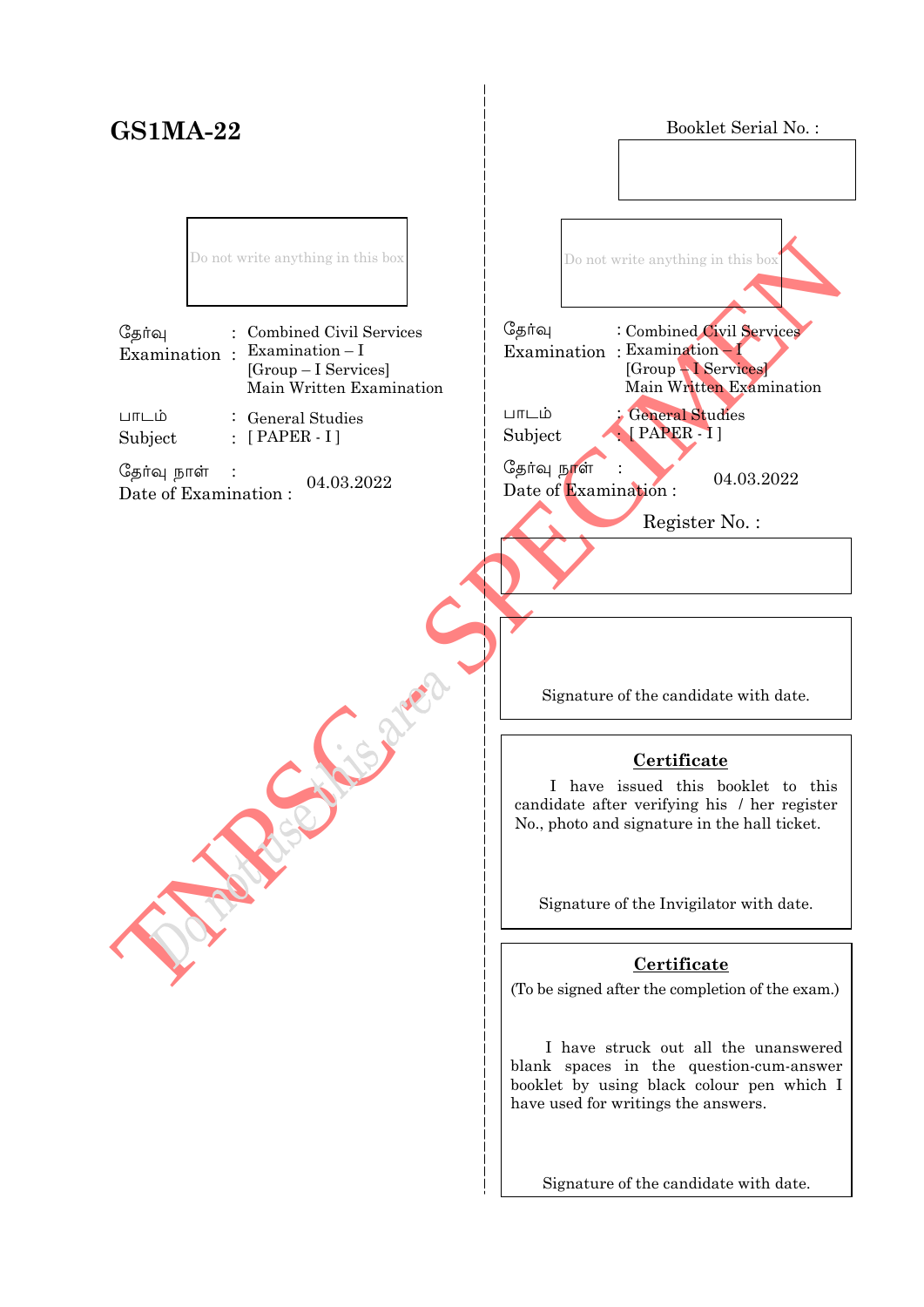## பொது அறிவு **GENERAL STUDIES** காள் —  $\,\mathbf{I}\,$  $\mathbf{PAPER}$  – I

கால அளவு : மூன்று மணி நேரம்

மொக்க மகிப்பெண்கள் : 250

## Duration: 3 Hours

**Total Marks: 250** 

(இவ்வினா-விடைத்தாள் தொகுப்பு 64 பக்கங்களைக் கொண்டுள்ளது) (This question-cum answer booklet consists of 64 pages)

அறிவுரைகள்/Instructions

(கீழ்க்கண்ட அறிவுரைகளை விண்ணப்பதாரர்கள் தவறாமல் <mark>பி</mark>ன்பற்ற வேண்டும்) (Candidates shall comply with the following instructions)

விண்ணப்பதாரர்கள், இவ்வினா-விடைத்தாள் தொகு<mark>ப்பு</mark> மொத்தம் 64 பக்கங்களைக்<br>கொண்டுள்ளது என்பதை முதலில் உறுதி செய்து கொள்ள வேண்டும். இத்தொகுப்பில் ஏதேனும்  $1<sub>1</sub>$ குறைபாடிருப்பின், உடனடியாக வேறு தொகுப்பை தேர்வுக் கண்காணிப்பாளரிடம் கோரிப் பெற்றுக் கொள்ள வேண்டும்.

Candidates shall first ensure that this question-cum-answer booklet contains 64 pages. In case of any defect found in this booklet, they can request for replacement from the invigilator immediately.

ஒவ்வொரு வினாவிற்கும் தனித்தனியாக விடை எழுதுவதற்கென இடம் ஒதுக்கப்பட்டுள்ளது.  $2<sub>1</sub>$ .<br>விண்ணப்பதாரா்கள் ஒவ்வொரு வினாவிற்கும் விடையளிக்க ஒதுக்கப்பட்ட இடத்தில் மட்டுமே <u>விடையளிக்க வேண்டும். விடையளிக்க ஒதுக்கப்பட்ட இடத்திற்கு வெளியே எதையும்</u> எழுதக்கூடாது.

Space has been provided to write the answer for each question. Candidates have to answer the questions only in the space provided for that question. They should not write anything outside the space provided.

விண்ணப்பதாராகள்  $3.$ வினாக்காளின் ஒவ்வொரு பிரிவிலும் அறிவுறுத்தப்பட்டுள்ள எண்ணிக்கையிலான வினாக்களுக்கு மட்டுமே விடையளிக்க வேண்டும். அதற்கு மிகையான எண்ணிக்கையிலான வினாக்களுக்கு விடையளித்தால், ஒவ்வொரு பிரிவின் முடிவிலும் மிகையான எண்ணிக்கையில் விடையளிக்கப்பட்டவை கணக்கில் எடுத்துக்கொள்ளப்பட மாட்டாது.

Candidates should answer the number of questions as instructed in the question paper in each section. If more than the required number of questions are answered, the additional questions answered in excess at the end of each section will not be taken into account.

 $\overline{4}$ . இவ்வினா-விடைக் கொகுப்பில் வினாக்கள் தமிழ் மற்றும் ஆங்கில வடிவங்களில் உள்ளன. .<br>அனைத்து இனங்களிலும் ஆங்கில வடிவில் தரப்பட்டுள்ளவையே முடிவானவை.

In this question-cum-answer booklet, questions are in Tamil and English versions. In all matters, English version is final.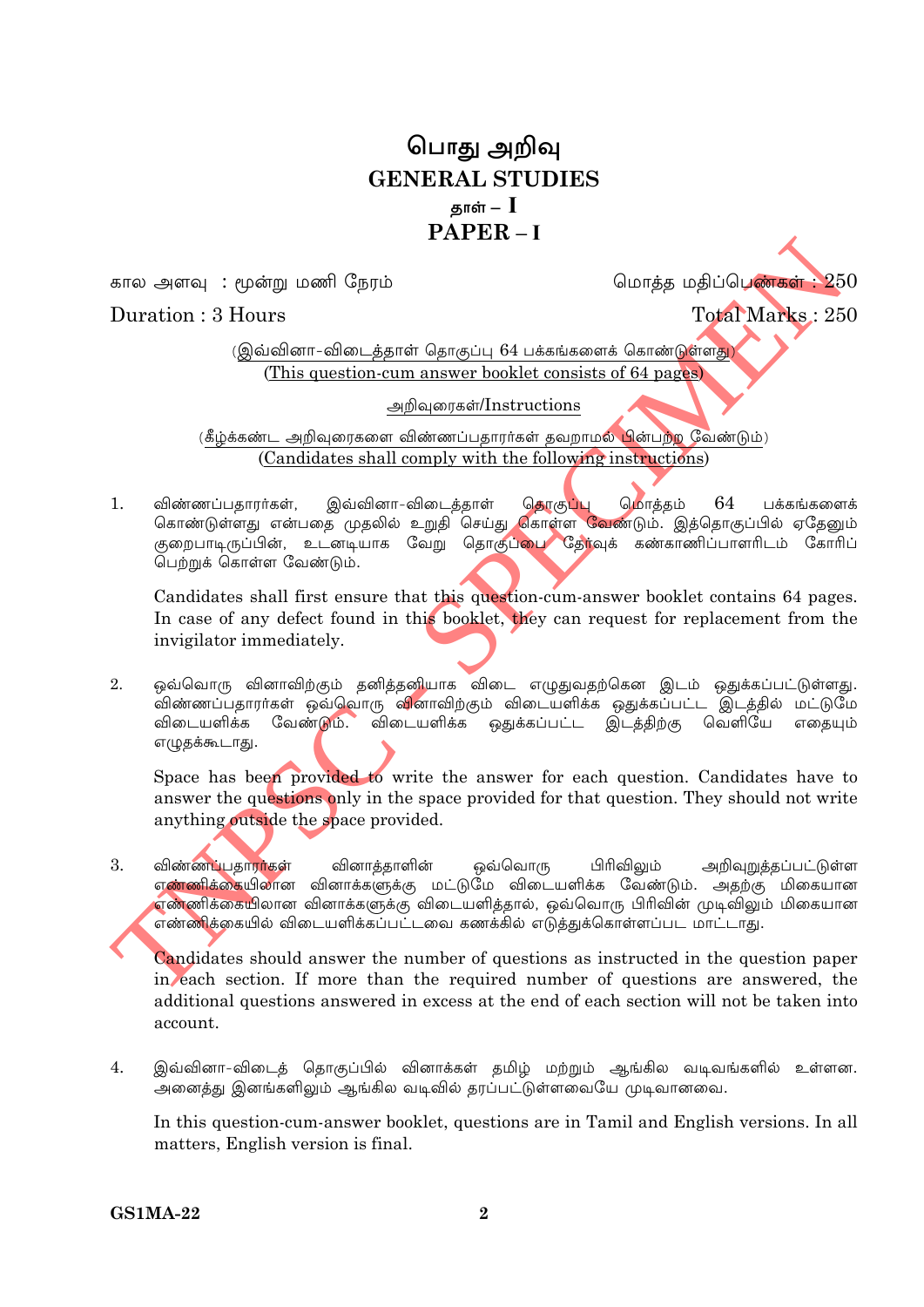$5<sub>1</sub>$ விண்ணப்பதாரர்கள் இந்த வினா-விடைத் தொகுப்பிலிருந்து எந்தத் தாளையும் கிழித்துவிடக் கூடாது.

Candidates should not tear off any leaves from this question-cum-answer booklet.

6. இத்தேர்வை பொறுத்தவரை, அழகாக எழுதுவதற்காகவும், எழுத்துப்பிழையின்றி எழுதுவதற்காகவும் தனியாக மதிப்பெண்கள் ஒதுக்கப்படவில்லை.

There is no reservation of marks for neatness of writing and correctness of spelling in respect of this examination.

7. விண்ணப்பதாரா்கள் கடிதம் வரைதல் போன்ற வினாக்களுக்கு விடையளிக்கும் **பொ**ழுது தங்களது பெயரையோ, பதிவெண்ணையோ எழுதக்கூடாது. தங்களது பெயரில் கையொப்பமிடவும் பதிலளிக்கும்பொழுது அனுமகியில்லை. அவ்வாறான வினாக்களுக்கு வினாக்களில் குறிப்பிடப்பட்டுள்ள பெயர் மற்றும் முகவரியையே பயன்படுத்தவேண்டும்.

வினாக்களில் பெயர், முகவரி ஆகியவை குறிப்<mark>பிடப்படவில்லையெனில், 'அனுப்புநர்'</mark>, 'பெறுநா' முகவரிகளில் அ ஆ இ அல்லது எக்ஸ் ஒ**ழ் இசட்** அல்லது எக்ஸ் எக்ஸ் எக்ஸ் போன்ற பொதுப் பெயர்களை மட்டுமே எழுதவேண்டும்.

Candidates should not write their name, register number while answering letter writing type questions. Affixing signature in their name is also not permitted. To answer such questions, the name & address given in the questions alone should be used.

If no name is given in the questions, they should write the general names like ABC or XYZ or XXX in 'From' and 'To' addresses.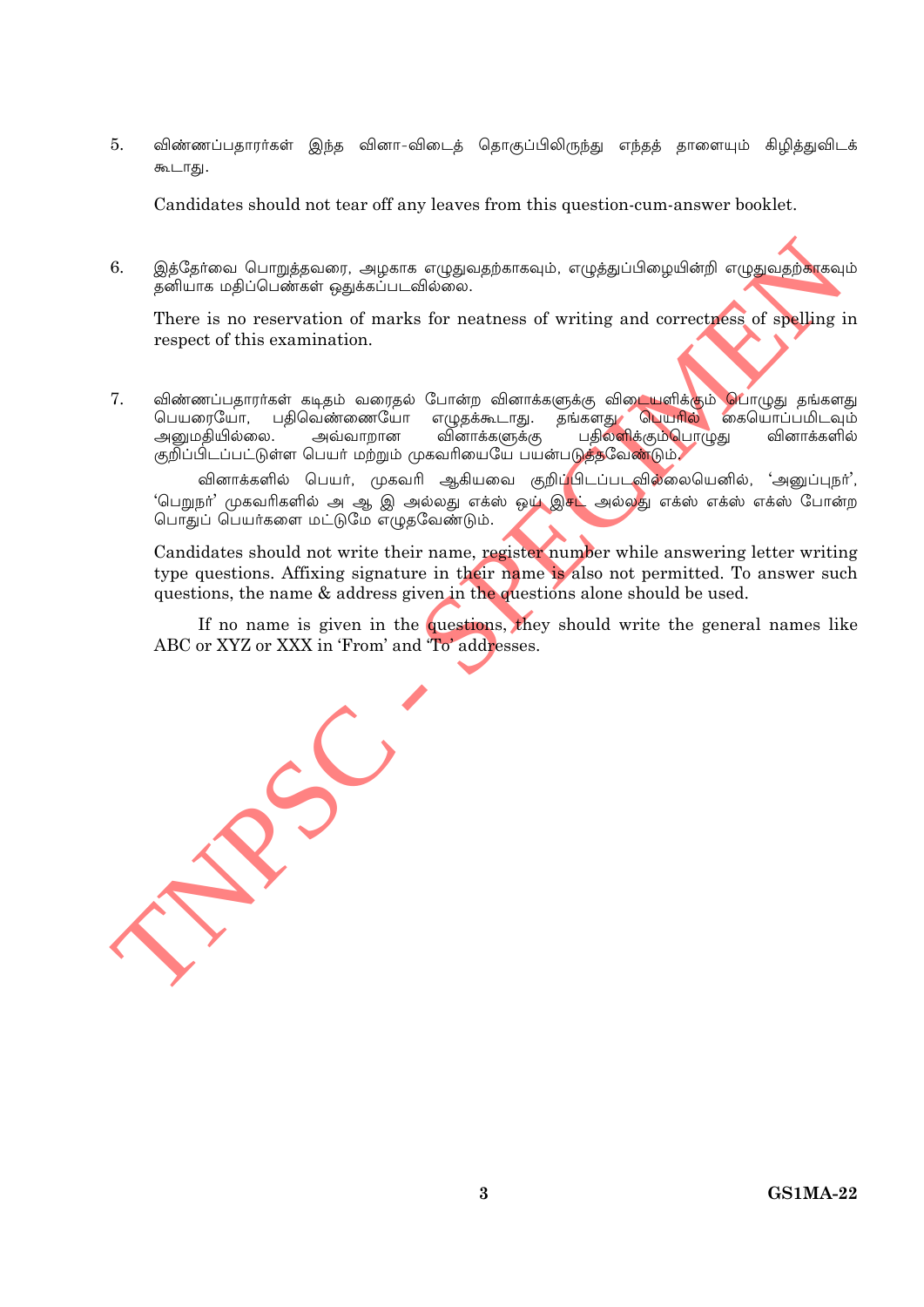அலகு —  $I$ 

## $UNIT-I$

## பிரிவு — அ

### $SECTION - A$

ஒவ்வொரு வினாவிற்கும் 150 **சொற்களுக்கு மிகாமல்** விடையளிக்கவும். குறிப்பு : i)

Note: Answer not exceeding 150 words each.

- $\mathbf{ii}$ ஒவ்வொரு வினாவிற்கும் **பத்து மதிப்பெண்கள்**. Each question carries ten marks.
- iii) கொடுக்கப்பட்டுள்ள ஐந்து வினாக்களில் எவையேனும் நான்கு வினாக்களுக்கு மட்டும் விடையளிக்கவும்.

Answer any four questions out of five questions.

 $(4 \times 10 = 40)$ 

- 1. 1806 வேலூர் கலகமானது 1857 சிப்பாய் கலகத்தின் முன்னோடி நிகழ்வு என்பதை நியாயப்படுத்துக. Justify that the 1806 Vellore Mutiny was a precursor to 1857 Sepoy Mutiny.
- $2.$ 1919ம் ஆண்டுச் சட்டத்தின்படி மாநிலத்தின் இரட்டை ஆட்சி முறையின் செயல்பாட்டினை மதிப்பிடுக. Assess the working of Dyarchy in the provinces according to the Act of 1919.
- 3. லலித் கலா அகாடமியின் பங்களிப்பைக் குறிப்பிடவும். Give an account of the contribution of Lalit Kala Academy.
- இந்திய சமஸ்தானங்கள் ஒருங்கிணைப்பில் சர்தார் படேலின் பங்கினை முன்னிலைப்படுத்துக.  $\overline{4}$ . Highlight the role of Sardar Patel in the Integration of the Indian States.
- 5. அயல் நாடுகளின் தாக்கங்கள் எவ்வாறு இந்திய சுதந்திர போராட்டத்தின் தீவிரவாதிகளுக்கு உதவியது? How far the International influences helped for the growth of Extremist nationalism in India?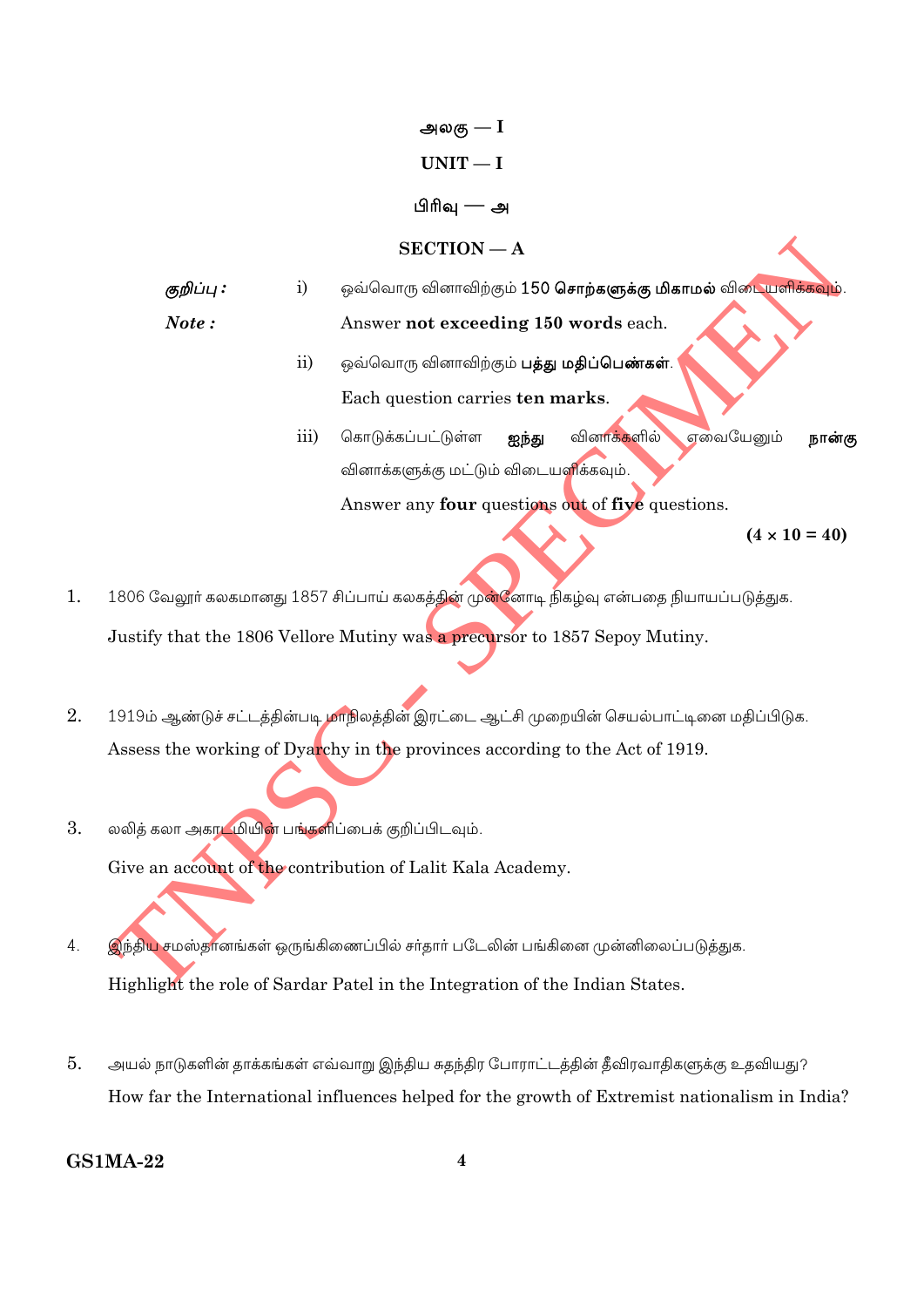#### பிரிவு — ஆ

#### $SECTION - B$

குறிப்பு :  $\mathbf{i}$ ஒவ்வொரு வினாவிற்கும் 250 சொற்களுக்கு மிகாமல் விடையளிக்கவும். Note: Answer not exceeding 250 words each.

- $\overline{11}$ ஒவ்வொரு வினாவிற்கும் **பதினைந்து மதிப்பெண்கள்**. Each question carries *fifteen* marks.
- எவையேனும் கொடுக்கப்பட்டுள்ள **ஐந்து** iii) வினாக்களில் நான்கு வினாக்களுக்கு மட்டும் விடையளிக்கவும். Answer any four questions out of five questions.

 $(4 \times 15 = 60)$ 

6. பன்முகத் தன்மைகளுக்கு மத்தியிலும் இந்தியா வலிமையானது / <mark>வ</mark>லுவானது என்று நீங்கள் எந்த வகையில் நினைக்கிறீர்கள்?

In what ways do you think, India is formidable/strong even in the midst of diversities?

7. 19ஆம் நூற்றாண்டின் சமூக-சமய சீர்திருத்த இயக்கங்கள் பெண்கள் மற்றும் குழந்தைகளுக்கு எதிரான நெறிமுறையற்ற சமூக நடைமுறைகளை நிவர்த்தி செய்ததா?

Did 19th Century Socio-religious reform movements address unethical social practices against women and children?

- 8. பண்டைய தமிழ் ந<mark>ாகரீகத்தின் தொ</mark>ன்மையில் கீழடி அகழாய்வு எந்தளவுக்கு தாக்கத்தை ஏற்படுத்தியுள்ளது? How far the Keeladi excavation has had an impact on the antiquity of ancient Tamil Civilization?
- 9. வெள்ளையனே வெளியேறு இயக்கத்தில் தமிழகத்தின் தொழிலாளி வர்க்கத்தின் பங்களிப்பை மதிப்பிடுக. Evaluate the role of working class of Tamil Nadu in the Quit India Movement.
- பிரிட்டிஷ் இந்தியாவின் பொருளாதார கொள்கையின் தாக்கத்தினை ஆராய்க. 10.

Analyse the impacts of Economic policies in British India.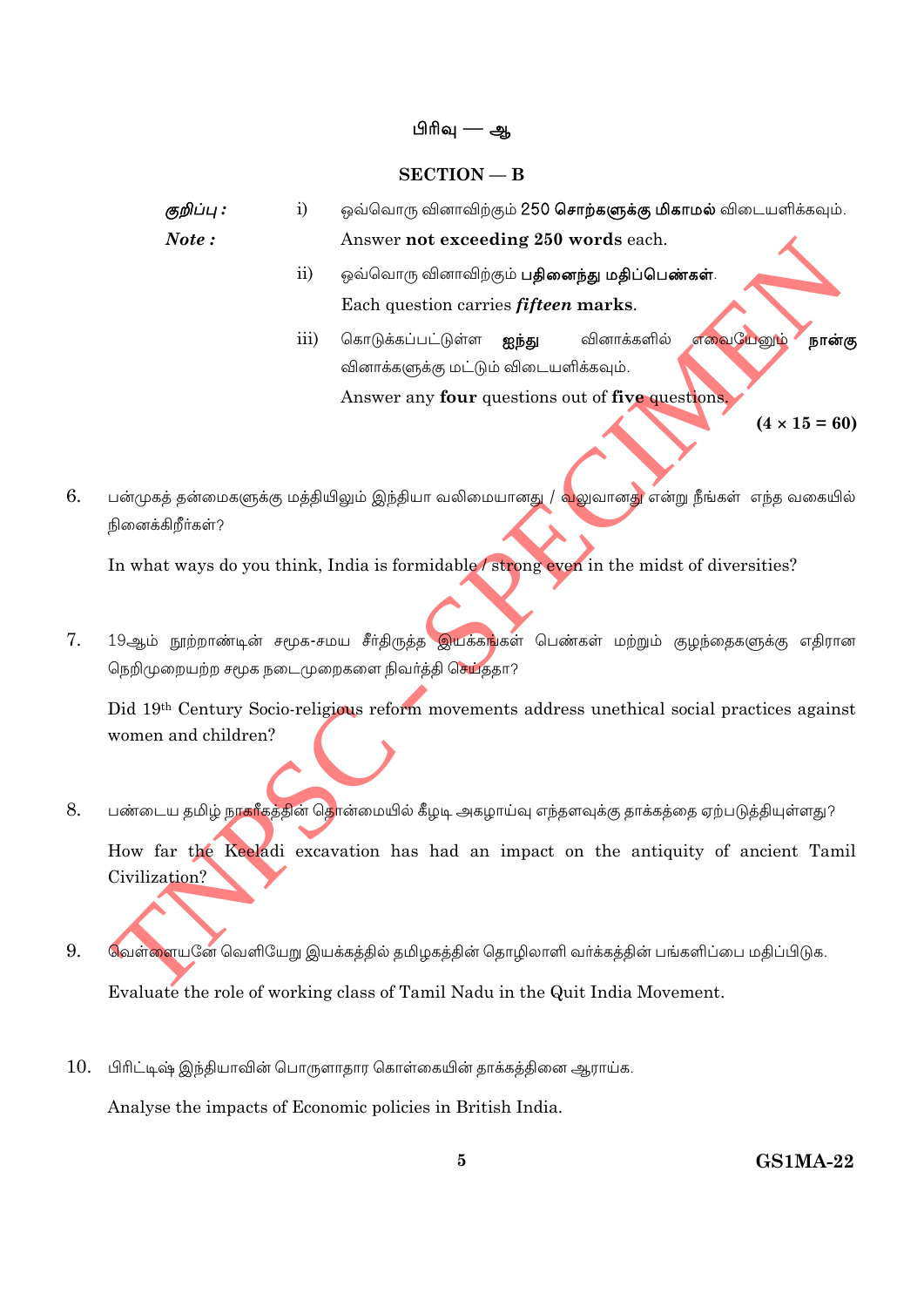அலகு —  $II$ 

## $UNIT - II$

## பிரிவு — அ

## $SECTION - A$

- ஒவ்வொரு வினாவிற்கும் 150 **சொற்களுக்கு மிகாமல்** விடையளிக்கவும். குறிப்பு :  $\mathbf{i}$ Note: Answer not exceeding 150 words each.
	- ஒவ்வொரு வினாவிற்கும் **பத்து மதிப்பெண்கள்**.  $\overline{11}$ Each question carries ten marks.
	- எவையேனும் கொடுக்கப்பட்டுள்ள வினாக்களில் iii) ஐந்து நான்கு வினாக்களுக்கு மட்டும் விடையளிக்கவு<mark>ம்</mark>. Answer any four questions out of five questions.

 $(4 \times 10 = 40)$ 

11. இந்தியாவின் கிராமப்புற பெண்கள் பஞ்சாயத்து ராஜ் அமைப்பில் தீவிரமாக பங்கேற்பதன் மூலம் அதிகாரம் பெற்றுள்ளார்களா என்பதை ஆராயுங்கள்.

Examine whether rural women in India have been empowered by their active participation in Panchayat Raj system.

- 12. கிராமப்புற, நகர்ப்புற கல்வி இடைவெளியைக் குறைப்பதில் மின்-கற்றலின் பங்கை நுணுகி மதிப்பீடு செய்க. Critically evaluate the role of E-learning in bridging the rural, urban educational gap.
- இந்தியாவில் மொத்த கருவுறுதல் <mark>விகித</mark>ம் ஏன் குறைகிறது? மக்கள் தொகைப் பெருக்கத்தில் அதன் தாக்கங்கள் 13. என்ன?

Why is Total Fertility rate falling in India? What are it's implication on population explosion?

14. சமூகத்தின் பாதிக்கபடக்கூடிய பிரிவினரிடையே சமூக நலனை மேம்படுத்துவதில் அரசு சாரா நிறுவனங்களின் பங்கினைப் பற்றி விவாதிக்கவும்.

Discuss the role of non-governmental organisations in promoting social welfare among vulnerable sections of society.

 $15.$ கிராமப்புற மக்களில் நலிந்த பிரிவினரின் பருவகால இடம்பெயர்வு வெற்றுப் பள்ளிகளுக்கும் மூடிய கதவுகளுக்கும் இட்டுச் செல்கிறது. இந்த அறிக்கையை நுண் மதிப்பீடு செய்க.

Seasonal migration of weaker sections of rural population is leading to empty schools and closed doors. Critically assess this statement.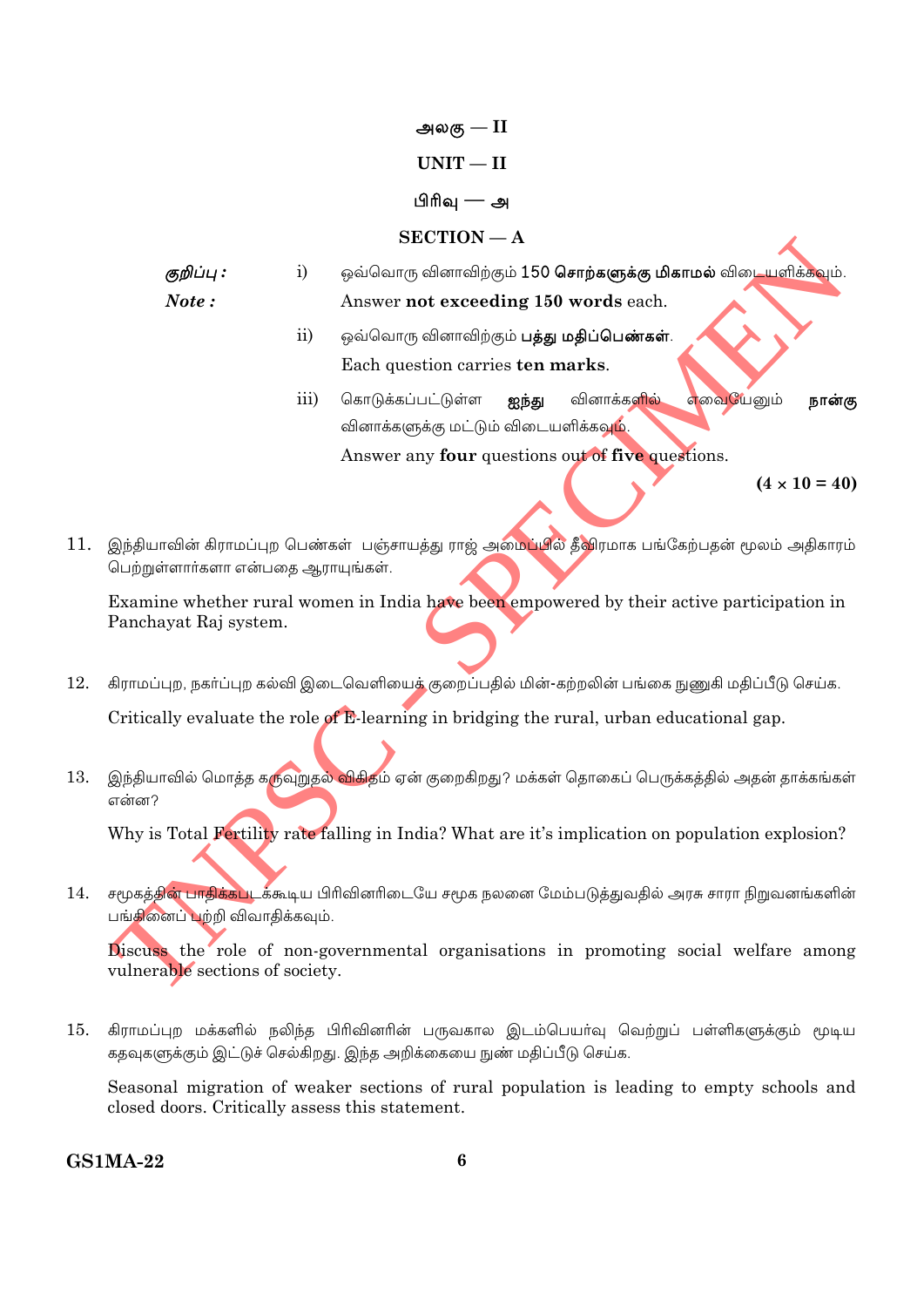#### பிரிவு — ஆ

#### $SECTION - B$

குறிப்பு :  $i)$ ஒவ்வொரு வினாவிற்கும் 250 சொற்களுக்கு மிகாமல் விடையளிக்கவும்.  $Note:$ Answer not exceeding 250 words each.

- ஒவ்வொரு வினாவிற்கும் **பதினைந்து மதிப்பெண்கள்**.  $\mathbf{ii}$ Each question carries *fifteen* marks.
- எவையேனும் கொடுக்கப்பட்டுள்ள **ஐந்து** வினாக்களில்  $\overline{iii}$ நான்கு வினாக்களுக்கு மட்டும் விடையளிக்கவும். Answer any four questions out of five questions.

 $(4 \times 15 = 60)$ 

பிராந்திய அடிப்படையில் வளர்ச்சியின் பலன்களின் சமமற்ற விநியோகம் இறுதியில் பிராந்திய வாதத்தை 16. ஊக்குவிக்கிறது. உங்கள் பதிலை எடுத்துக்காட்டுடன் விளக்குக

Unequal distribution of benefits of development on regional basis eventually promotes regionalism. Substantiate your answer with illustrations.

17. டிஜிட்டல் புரட்சி அடிமட்ட மக்களுக்கு அதிகாரம் அளித்துள்ளது என்ற கருத்தை நீங்கள் ஏற்றுக் கொள்கிறீர்களா?

Do you agree with the view that digital revolution has empowered the people at grass roots?

18. இந்தியாவில் தொழில் முனை<mark>வோர் வள</mark>ர்ச்சியை வழி வகுக்கும், பொருளாதாரம் மற்றும் பொருளாதாரமற்ற காரணிகளை மதிப்பீடு செய்க.

Evaluate the economic and non-economic factors influencing entrepreneurship growth in India.

19. இந்தியாவில் விரைவான நகரமயமாக்கலின் செயல்களினால் உருவாகும் பல்வேறு சமூகப் பிரச்சினைகளைப் பற்<mark>றி</mark> விவாதிக்கவும்.

Discuss various social problems that originate out of the speedy process of urbanisation in India.

20. வறுமை, குழந்தை தொழிலாளருக்கு காரணமா அல்லது குழந்தை தொழிலாளர், வறுமைக்கு காரணமா என்பதை பகுப்பாய்வு செய்க.

Analyse whether poverty is the cause of child labour or child labour is the cause of poverty.

 $\overline{7}$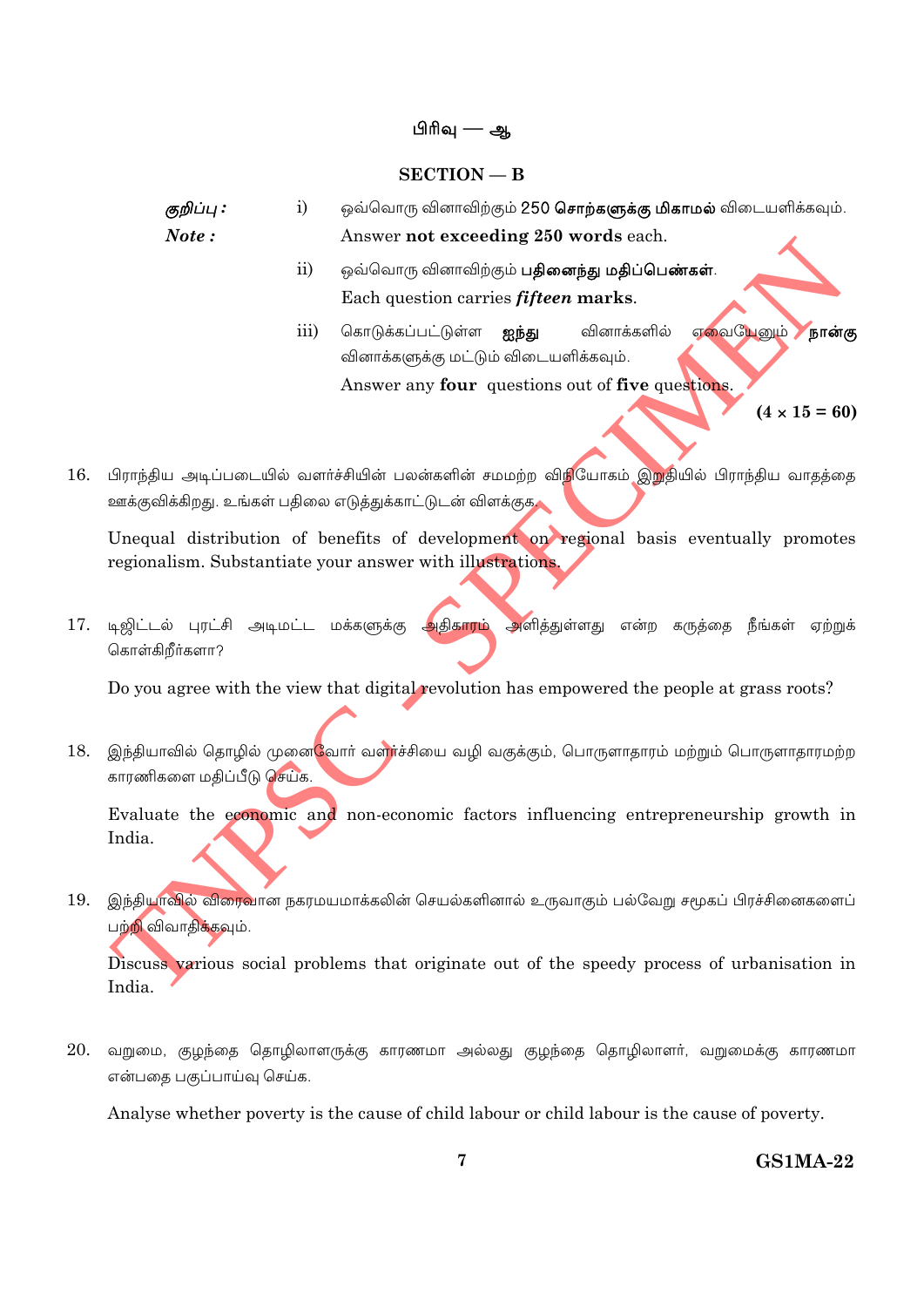அலகு —  $\text{III}$ 

### $UNIT - III$

### பிரிவு — அ

#### $SECTION - A$

- ஒவ்வொரு வினாவிற்கும் 150 **சொற்களுக்கு மிகாமல்** விடையளிக்கவும். குறிப்பு :  $\mathbf{i}$  $Note:$ Answer not exceeding 150 words each.
	- $\mathbf{ii}$ ஒவ்வொரு வினாவிற்கும் **பத்து மதிப்பெண்கள்**. Each question carries ten marks.
	- எவையேனும் iii) கொடுக்கப்பட்டுள்ள **மூன்று** வினாக்க<mark>ளில்</mark> இரண்டு வினாக்களுக்கு மட்டும் விடையளிக்கவும்.

Answer any two questions out of three questions.

 $(2 \times 10 = 20)$ 

- 21. (அ) 21 செமீ விட்டமுள்ள உருளைப் பாத்திரத்தில் தண்ணீர் உள்ளது. 6 செமீ விட்டமுள்ள ஒரு உலோகக் கோளத்தை இதனுள் மூழ்கும்படி விட்டால் பாத்திரத்தில் தண்ணீர் மட்டம் எவ்வளவு உயரும்?
	- (ஆ) ஒரு கிராமத்தின் மக்கள் தொகை 3925. ஒருவருக்கு ஒரு நாளைக்கு 20 லி வீதம் தண்ணீர் விநியோகிப்பதற்கு ஏற்றாற்போல் பெரிய தண்ணீர் தொட்டி கட்டப்பட்டது. அத்தண்ணீர்த் தொட்டிக்கு 5 செமீ ஆரமுள்ள குழாயின் வழியாக வின<mark>ாடிக்கு 4 மீ வேகத்தில் தண்ணீர் செல்கிறது</mark>. ஒவ்வொரு நாளும் அத்தொட்டியில் தண்ணீர் நிறைய எவ்வளவு நேரம் ஆகும்?  $(\pi = 3.14)$
	- $(a)$ A cylindrical vessel of diameter 21 cm contains water. A metal sphere of diameter 6 cm is lowered into the water until it is completely immersed. By how much does the level of water rise?
	- An over head tank has been constructed to supply water to a village with a population of (b) 3925 at the rate of 20 litres per day per head. Water is pumped into it through a pipe of 5 cm radius, the rate of flow being 4 m per sec. How long will it take to fill the tank every morning?  $(\pi = 3.14)$  $(10)$
- ் (அ) இரு கைக்கடிகாரங்கள் ஒவ்வொன்றையும் ₹  $864$ க்கு ஒருவா் விற்றாா். இவ்வாறு விற்றதில் ஒன்றில் 22.  $8\%$  இலாபமும், மற்றதில்  $10\%$  நட்டமும் அவருக்கு ஏற்பட்டது. மொத்தத்தில் அவருக்கு ஏற்பட்ட இலாபம் அல்லது நட்ட சதவீதம் காண்க.
	- (ஆ.) ஒர் அலமாரியை 8% தள்ளுபடியில் ₹  $6,000$  க்கு ராம் விற்கிறார் எனில் அதன் குறித்த விலையைக் காண்க.
	- $(a)$ A man sells two wrist watches at  $\bar{x}$  864 each. On one he gains 8% and on the other he loses 10%. Find his gain or loss percent on the whole.  $(5)$
	- Ram sold a almirah at  $\bar{x}$  6.000 after allowing a discount of 8%. Find the marked price.  $(b)$  $(5)$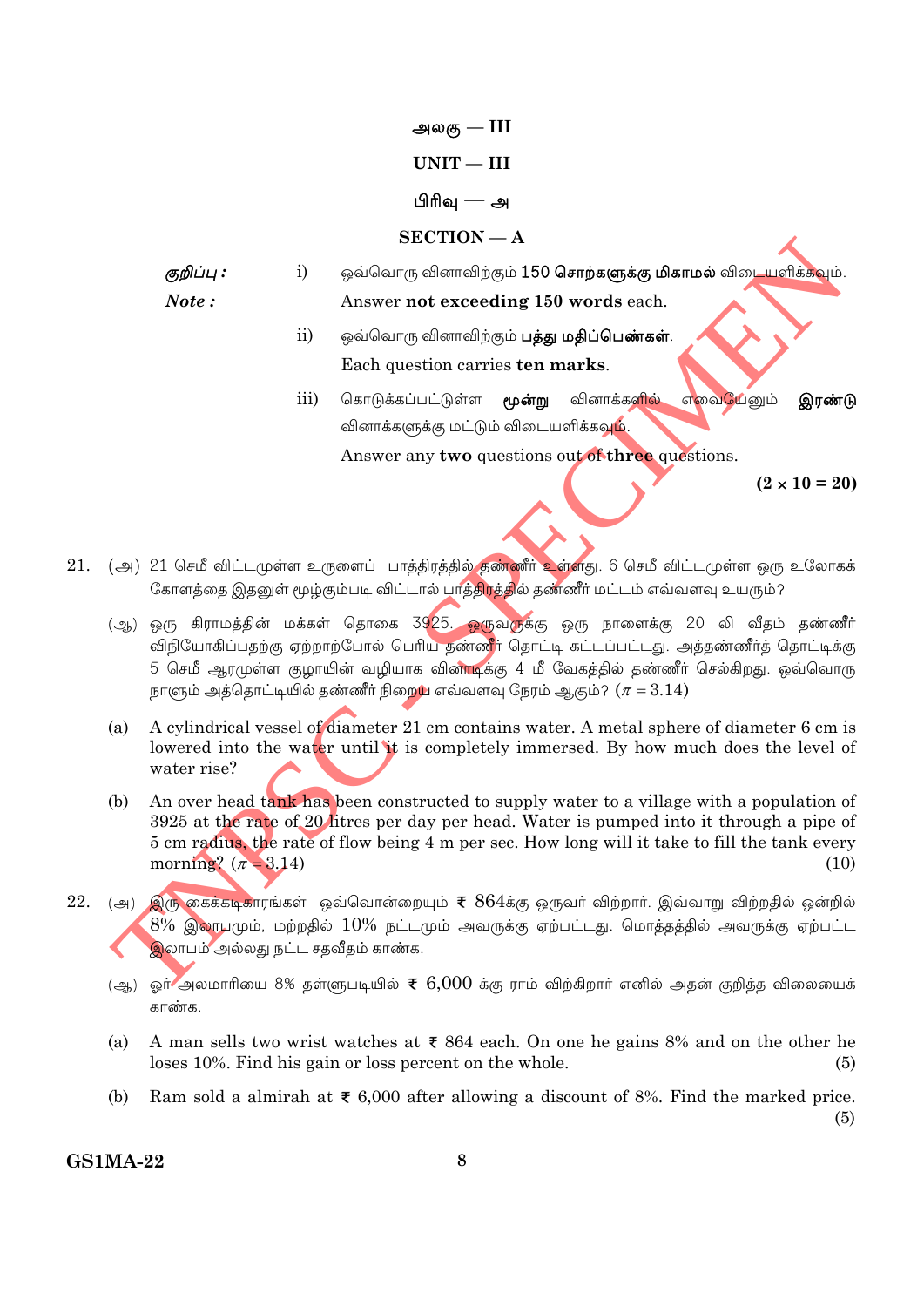- 23. (அ) 8 செமீ பக்க அளவு கொண்ட ஒரு ஒழுங்கு அறு கோணத்தினுள் அமைந்த உள்வட்டத்தின் ஆரத்தைக் கண்டுபிடி.
	- (ஆ) 15 செமீ ஆரமுள்ள வட்டத்தின் மையத்தில் 144° கோண அளவை அமைக்கும் நாணின் நீளத்தைக் கண்டுபிடி.
	- Find the radius of the incircle of a regular hexagon each side of length 8 cm.  $(a)$
	- Find the length of the chord of a circle of radius 15 cm subtending an angle of  $144^{\circ}$  at the (b)  $(5)$ centre.

## பிரிவு — அ

#### $SECTION - B$

- ஒவ்வொரு வினாவிற்கும் **250 சொற்களுக்கு மிகாமல்** விடையளிக்கவும். குறிப்பு :  $\mathbf{i}$ Note: Answer not exceeding 250 words each.
	- $ii)$ ஒவ்வொரு வினாவிற்கும் பதினைந்து மதிப்பெண்கள். Each question carries fifteen marks.
	- கொடுக்கப்ப<mark>ட்டுள்ள மூன்று</mark>  $\overline{\text{iii}}$ வினாக்களில் எவையேமை் **இாண்டு** வினாக்களுக்கு மட்டும் விடையளிக்கவும்.

Answer any two questions out of three questions.

 $(2 \times 15 = 30)$ 

 $(5)$ 

- $24.$   $\,$  (அ) இரண்டு நேர்வட்ட உருளையின் ஆரங்களின் விகிதம்  $4:3$  மற்றும் அவற்றின் உயரங்களின் விகிதம்  $3:5$ எனில் அவற்றின<mark>் வளை</mark>பரப்புகளின் விகிதம், மொத்தப் புறப்பரப்புகளின் விகிதம் மற்றும் கன அளவுகளி<mark>ன்</mark> விகிதம் ஆகியவற்றைக் காண்க.
	- $\left(\frac{3}{2}\right)$  ஒரு முக்கோணத்தின் மூன்று கோணங்களின் விகிதங்கள்  $(5x-12)$ ,  $(2x+36)$ ,  $(3x+36)$  எனில்  $4x-24$  ன் மகிப்பு யாகு?
	- $(a)$ The radii of two right circular cylinders in the ratio of  $4:3$ , and their heights are in the ratio 3 : 5, Find the ratio of their curved surface areas, total surface areas and volume.

If the angles of a triangle are in the ratio  $(5x-12)$ ,  $(2x+36)$ ,  $(3x+36)$ . (b) What is the value of  $4x-24$ ?  $(6)$ 

#### **GS1MA-22**

 $(9)$